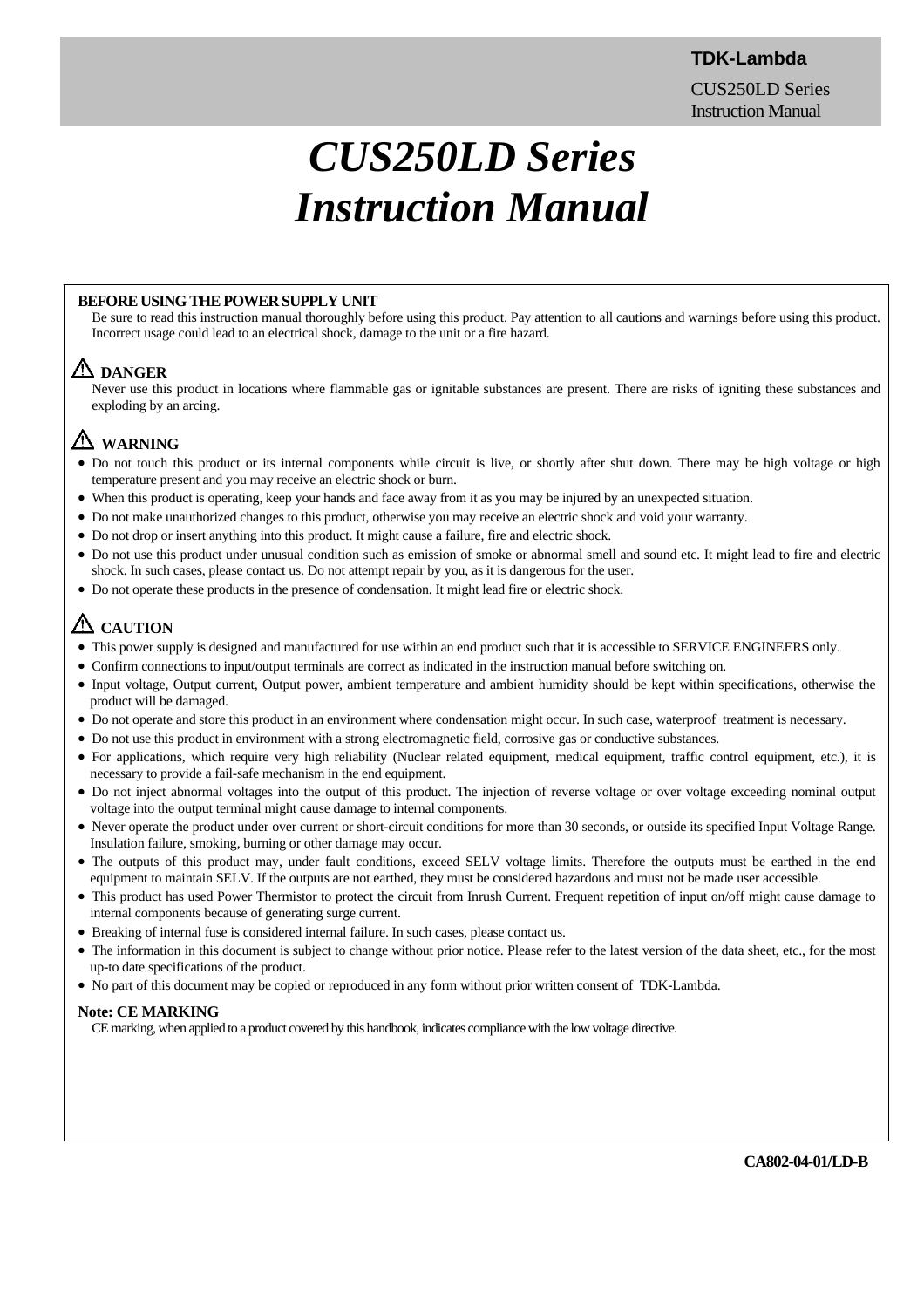## 1.Model name identification method



 $(*1)$ Blank: -/A: With cover type. Model available: CUS250LD-5 **CUS250LD-5/A** 

## 2.Terminal Explanation



- ① L : AC Input terminal Live line (Fuse in line.)
- ② N : AC Input terminal Neutral line
- ③ FG: Frame Ground (Protective Bonding)
- $\circled{4}$  Vadj: Output voltage adjust trimmer. The output voltage rises when a trimmer is turned clockwise.<br>  $\circled{5}$  +V: + Output Terminal
- $+V$ : + Output Terminal
- ⑥ -V : Output Terminal
	- ⑦ LED: Output monitoring indicator (Green color)

## 3. Terminal Connection Method

Pay attention to the input wiring. If it is connected to wrong terminal, the power supply will be damaged.

- Input must be off when making connections.
- Connect FG terminal of input connector to protective earth of the equipment.
- The output load line and input line shall be separated to improve noise sensitivity.
- Output current of each terminal pin of CUS250LD Series must be less than 20A.



## 4.Explanation of Function and Precautions

## **4-1. Input Voltage Range**

Input voltage range is single phase 85-265VAC (47-63Hz). Never operate the unit out of the specified input voltage range to avoid unit failure.

For cases where conformance to various safety requirement, input voltage range will be 100-240VAC (50-60Hz).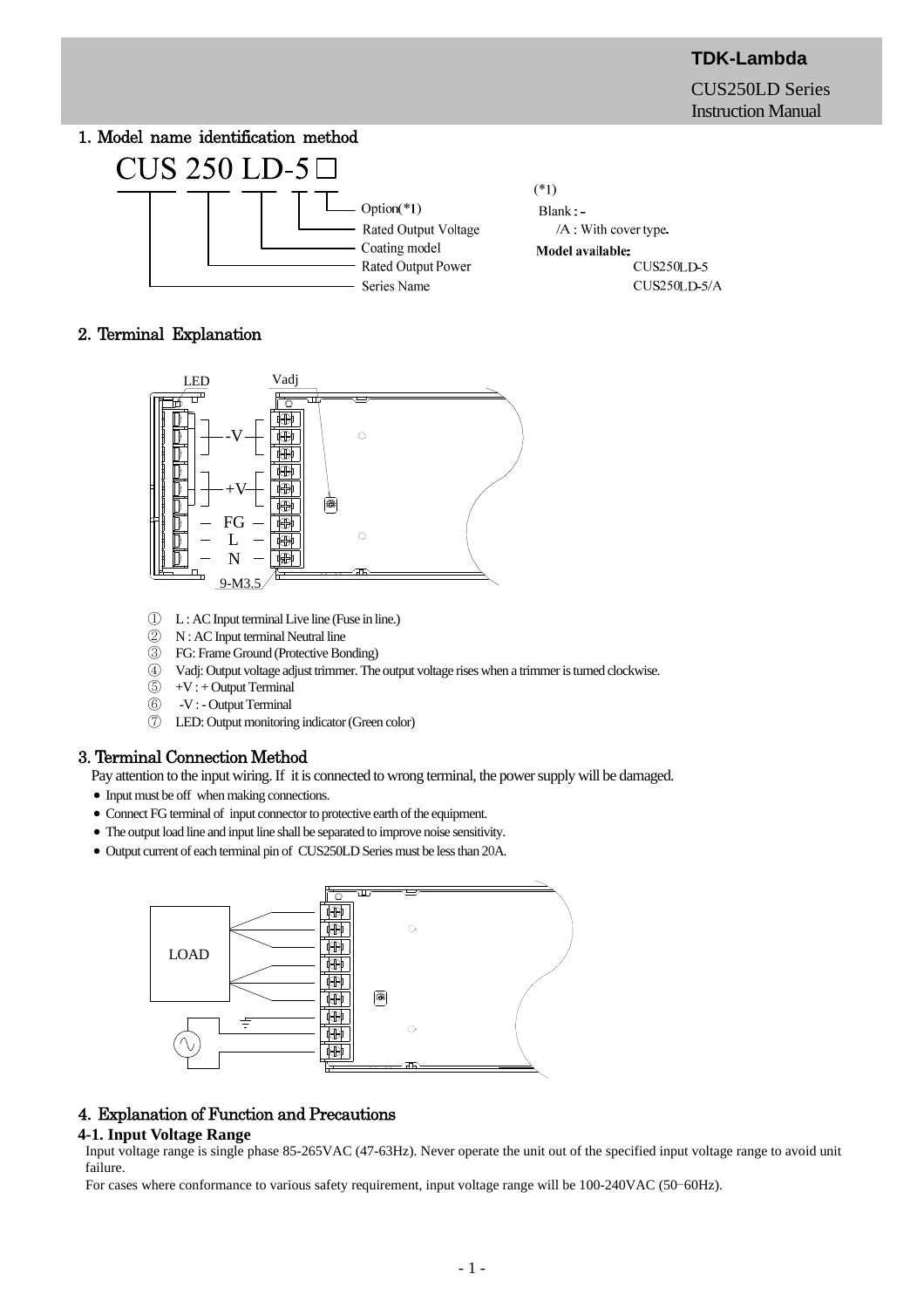## **TDK-Lambda**

CUS250LD Series Instruction Manual

## **4-2. Output Voltage Range**

Output voltage is set at rated value at shipment. Vadj trimmer (VR51) can adjust the output voltage within the range. Output voltage range is within  $\pm 10\%$  of nominal output voltage. Turn the trimmer clockwise, the output voltage will be increased. Take note when the output voltage is increased excessively, over voltage protection (OVP) function may trigger and voltage will be shut down. Furthermore, when increasing the output voltage reduce the output current so as not to exceed the maximum output power.

#### **4-3. Inrush Current**

This series equipped Power Thermistor to limit the inrush current. Higher inrush current will flow at higher ambient temperature or re-input condition. Please select input switch and fuse carefully with the high temperature and re-input the power condition. The Inrush Current value is under cold start at 25℃ in the specification.

#### **4-4. Over Voltage Protection (OVP)**

The OVP function (PSU shut down method, manual reset type) is provided. Please refer to its specification for OVP operating range. When OVP trigger, the output will be shut down. To reset OVP, remove the input of power supply for few minutes, and then re-input. In addition, the setting value of OVP is fixed and not adjustable. Pay attention not to apply higher voltage externally to the output terminal to avoid unit failure. In case of inductive load, put protective diode in series to the output power line.

#### **4-5. Over Current Protection (OCP)**

CUS250LD Series: Hiccup mode with automatic recovery.

OCP function operates when the output current exceeds 105% of maximum DC output current of specification. The output will be automatically recovered when the overload condition is canceled. Never operate the unit under over current or shorted conditions for more than 30seconds, which may lead damage or failure. OCP setting is fixed and not to be adjusted externally.

#### **4-6. Output Ripple and Noise**

Ripple and noise are measured at 20MHz by using a 12'' twisted pair terminated with a 0.1uF & 47uF capacitor. When load cables are longer, ripple will becomes larger. In this case, electrolytic capacitor, film capacitor, etc. might be necessary to use across the load terminal. The output ripple cannot be measured accurately if the probe ground lead of oscilloscope is too long. For start up at low ambient temperature, output ripple noise might not meet specification. However, output ripple noise specification can be met after few seconds.



#### **4-7. Series Operation**

For series operation, either method (A) or (B) is possible.



(\*1)Please select a bypass diode with maximum forward current rating more than output load current. And maximum reverse voltage must withstand each power supply output voltage.

#### **4-8. Parallel Operation**

For parallel operation, method (B) is possible.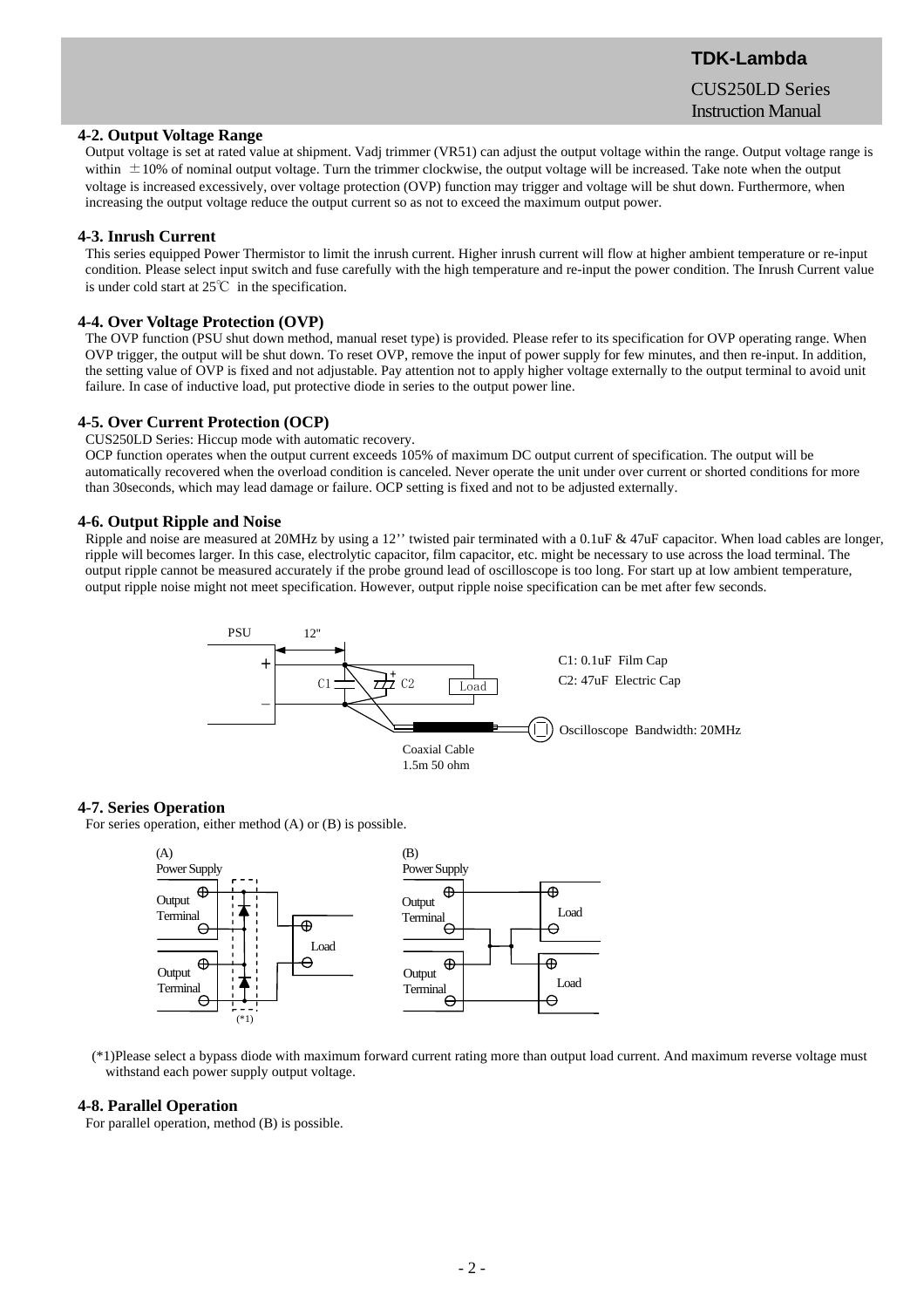**TDK-Lambda**  CUS250LD Series Instruction Manual

(A) To increase the output current is not possible.



- (B) To use as Back-up Power Supply
	- 1. Adjust the output voltage of each power supply to be the same. 2. Set power supply output voltage higher by the forward voltage drop (Vf) of diode.

Use within the specification for output voltage and output power.



## **4-9. Isolation Test**

Isolation resistance between Output – FG is more than  $100MΩ$ at 500VDC. For safety operation, voltage setting of DC isolation tester must be done before the test. Ensure that the unit is fully discharged after the test.



#### **4-10. Withstand Voltage**

This series is designed to withstand 3.0kVAC between input and output, 2.0kVAC between input and FG and 500VAC between output and FG each for 1 minute. When testing withstands voltage, set current limit of the withstand voltage test equipment to 20mA (output – FG: 100mA). The applied voltage must be gradually increased from zero to the testing value and then gradually decreased for shut down. When timer is used, the power supply may be damaged by high impulse voltage at timer switch on and off. Connect input and output as follows.

Intput - Output (Dashedline): 3.0kVAC 1min (20mA) Input - FG (Solidline): 2.0kVAC 1min (20mA) 500 Output - FG: 500VAC 1min (100mA)



## 5.Mounting Directions

#### **5-1. Output Derating according to the Mounting Directions.**

Recommended standard mounting method is (A,C). Method (B,D,E) are also possible. Refer to the output derating below. Load(%) of derating curve indicates output power.

| <b>MOUNTING A</b>                                      | <b>MOUNTING B</b> | MOUNTING C                                                  | <b>MOUNTING D</b> | <b>MOUNTING E</b>                                                                                                  | <b>INHIBIT</b> |
|--------------------------------------------------------|-------------------|-------------------------------------------------------------|-------------------|--------------------------------------------------------------------------------------------------------------------|----------------|
| ∞<br>≍<br>≍<br>≍<br>≍<br>ğ<br><b>Standard Mounting</b> | 1000000001        | <b>MARK STAR STAR STAR STAR</b><br><b>Standard Mounting</b> | 网络欧汉汉汉汉汉汉         | E<br>EXTERNATIONAL CONSULTANCE CONSULTANCE CONSULTANCE CONSULTANCE CONSULTANCE CONSULTANCE CONSULTANCE CONSULTANCE | JOO!           |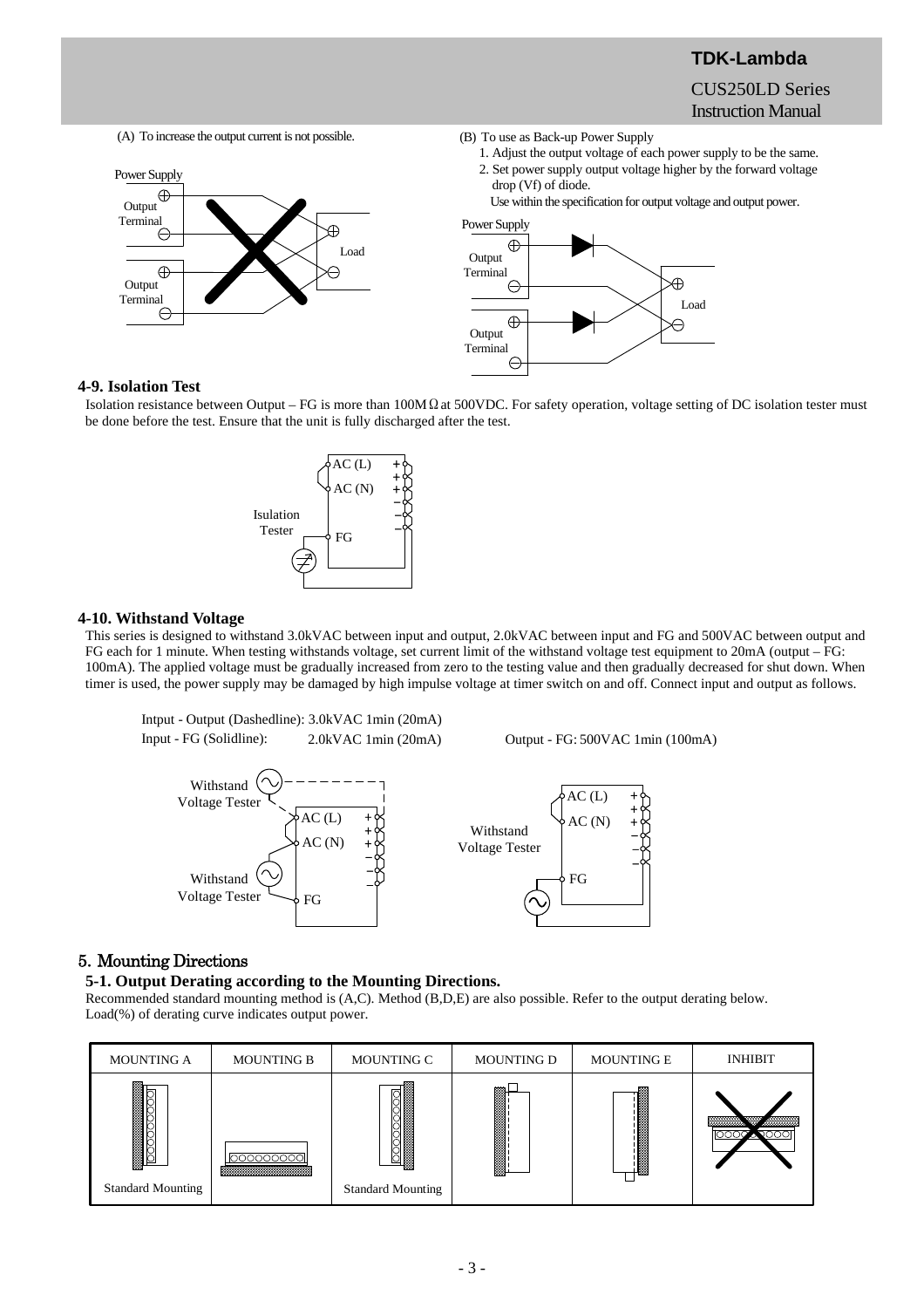**TDK-Lambda**  CUS250LD Series Instruction Manual

## **5-2. Output Derating vs. Ambient temperature**

Make sure that the specified temperature range is maintained.

## CONVECTION COOLING

Output derating for all models except CUS250LD :



| Mounting $(A),(B),(C),(D),(E)$ |  |  |
|--------------------------------|--|--|
| Load $(\%)$                    |  |  |
| 100                            |  |  |
| 90                             |  |  |
| 75                             |  |  |
| 50                             |  |  |
|                                |  |  |

Output derating for CUS250LD/A :



| Ta $(C)$      | Mounting $(A),(B),(C),(D),(E)$<br>Load $(\%)$ |  |
|---------------|-----------------------------------------------|--|
| $-25 \sim 40$ | 100                                           |  |
| 43            |                                               |  |
| 50            |                                               |  |
| 60            | 50                                            |  |
|               |                                               |  |

## **5-3. Output Derating vs. Input Voltage**

Output derating is required when the PSU operate below 115VAC input. Refer to table below for details.



|                 | Load $(\%)$ |                    |  |
|-----------------|-------------|--------------------|--|
| Input Voltage   | - 1         | $-4, -5, -12, -24$ |  |
| 85VAC           | -06         |                    |  |
| $115 - 265$ VAC |             |                    |  |

## **5-4. Mounting Method**

- (1) The maximum allowable penetration for screw into chassis is 6mm.
- (2) Recommended torque for mounting screw: M3.5 screw, 0.74N·m (7.5kgf · cm).
- (3) Metal plate with minimum 1.5mm thickness is recommended as mounting plate.